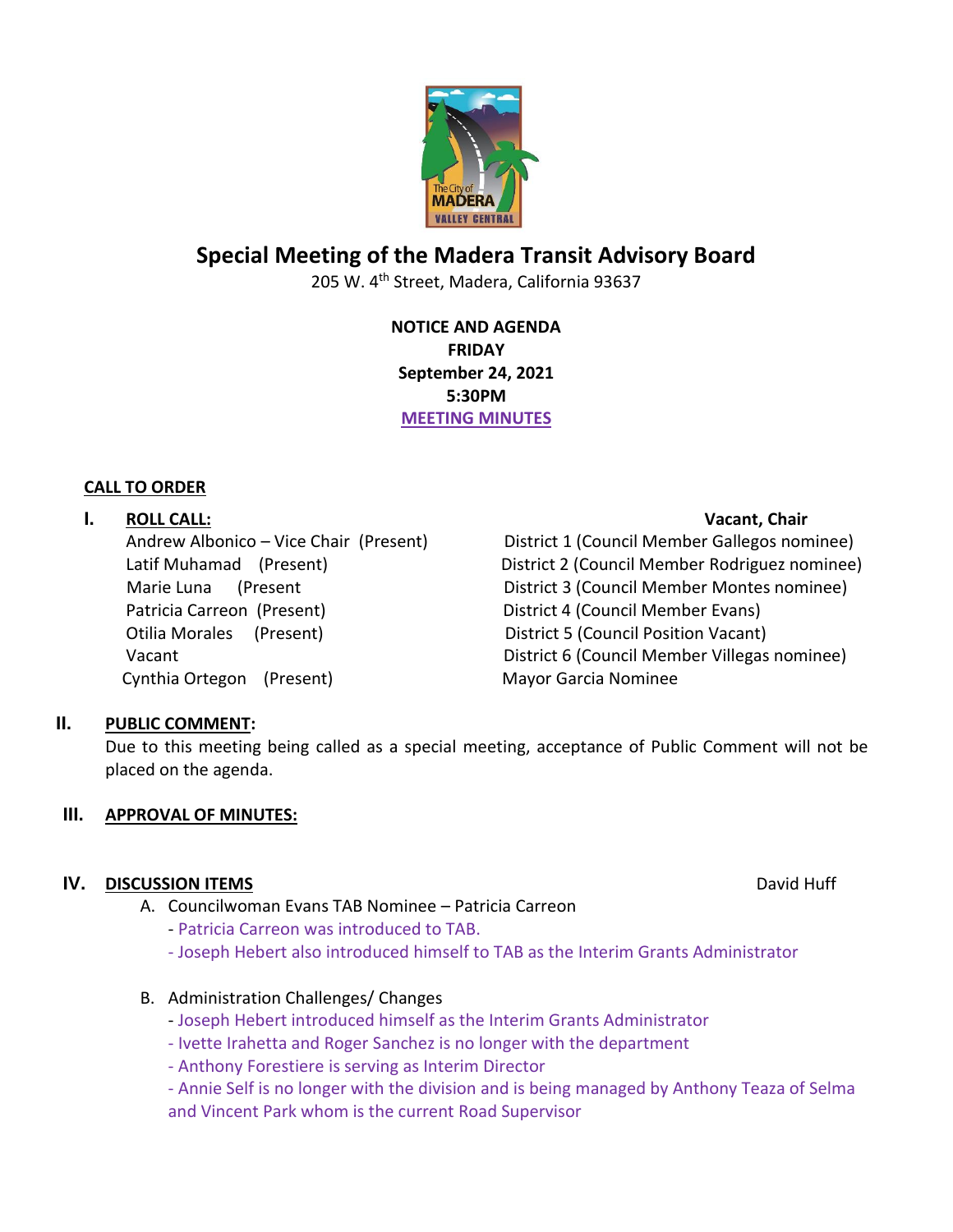# C. Transit Challenges

- Driver shortage
- 9 Drivers currently, should be at 14 Drivers within the coming weeks
- Route 1 and 2 is operating normally, while Route 3 is still suspended
- Route 2 is servicing MCC in place of Route 3

- Driver vaccination policy. Andrew Albonico questioned if drivers are vaccinated must they still follow the driver quarantine policy.

- DJ Becker ask about notifying the public in other ways besides Facebook and MM Webpage

- Madera Metro is still having challenges with Driver shortages, but it is not as it was a couple of weeks ago

## D. Madera Transit Plan Update

- Community Forum scheduled for Wednesday, October 20<sup>th</sup>
- Transit system split info four quadrants
- ADA Council to participate stake holder interviews
- Cynthia asked question regarding the Transit Plan being updated (Paratransit Plan)
- New policy updates and memorandums will be made available to TAB Members
- ADA/ Paratransit Application and Plan (Who needs to review before approval)

### E. Transit Projects

- Transit system split into four quadrants
- Transit tranfer hubs

- Transit funds and projects to be completed (Signage, Farebox Modernization, Customer guidance

### *\* Recorded stopped at 1:02:52. Meeting was still underway*

### F. Madera Metro Secret Rider Program

- Following the FTA Triennial Review, the requirement is to implement a Secret Rider Program to assist with the oversight of the Transit Operator. TAB Members will be required to complete two (2) secret rider evaluations per fiscal year. After completion, members are required to submit their findings to the Grants Program Manager of Transit at the following TAB Quarterly Meeting. Findings from the Secret Rider Program will be used as an evaluation tool and topic of discussion with the contracted Transit Operator during the schedule monthly Transit meeting.

### **V. ACTION ITEMS:** Andrew Albonico **V. Andrew Albonico** Andrew Albonico

- A. Approval of Secret Ride Program
	- Action was called to vote and was approved 6-0.

### VI. TAB SECRETARY AND MEMBER COMMENTS: Members/Secretary